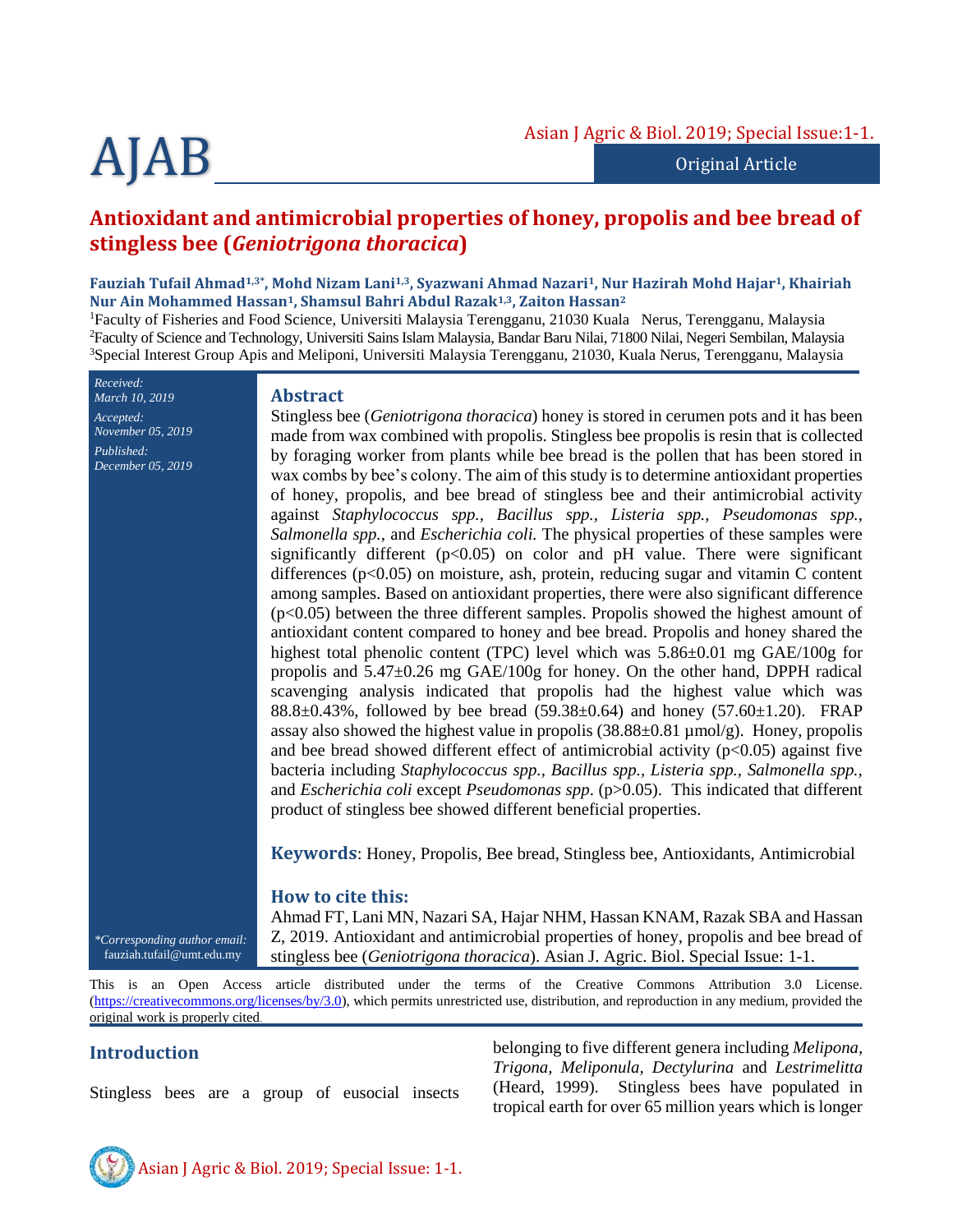than Apis, the stinging honey bees (David, 2006). In Malaysia, the number of stingless bee species varies between 17 to 32 species depending on the study areas (Norowi, 2010; Salim et al., 2012). *Trigona* is the largest genus of stingless bees found exclusively in the Neotropics easily cultivated and more resistant to disease than *Apis mellifera*. Besides, it also has more diverse components of phytochemical due to a diversity of flavor, color and higher yield of its raw propolis. Besides producing honey, this genera also produced propolis (Choudhari et al., 2012), bee bread and royal jelly. Propolis is a natural product produced by bees, resulting from the addition of mandibular secretions to resins collected from different plant parts (Campos et al, 2014). Bee bread is a fermented mixture of plant pollen, honey, and bee saliva that worker bees use as food for the larvae, and for young bees to produce royal jelly (Markiewicz-Żukowska et al., 2013). The beneficial effect of bee products for health depends upon their source due to the strong variability in the antioxidant power.

Antimicrobial activity was also detected in stingless bee honey (Irish et al., 2008). The study of antimicrobial activity of honey from stingless bee demonstrated that Australian stingless bee (*Trigona carbonaria*) honey has broad-spectrum antibacterial activity but limited antifungal activity (Boorn et al., 2010). Based on Boorn et al. (2010), significant differences in antimicrobial activity were found amongst the 11 stingless bee honey samples, and individual test organisms were also found to differ in susceptibility. Propolis was also found with antibacterial, antifungal and anti-inflammatory properties and been used by man for over 3000 years (Briggs 2007). Propolis has a very broad chemical diversity because its composition varies with the site of collection, plant materials and producing species of bee (Bankova et al., 2000; Liberio et al., 2011). On the other hand, bee bread is which is produced from fermentation of bee pollen are rich in carbohydrates, crude fibres, proteins and lipids at proportions ranging between 13% and 55%, 0.3% and 20%, 10% and 40%, 1% and 10%, respectively (Villanueva et al., 2002). Pollen is rich in carotenoids, flavonoids, phytosterols, polyphenols and other beneficial compounds.

Studies on antioxidant activity of honey, propolis and other products inside the stingless bee nest itself are limited (Pérez et al., 2013). Apart from that, the medicinal properties such as antioxidant and vitamin

#### **Physical and chemical analysis Colour**

analysis of the stingless bee honey and hive products are little explored in Malaysia. Honey from tropical countries is less known about its antioxidant capacity and mechanism involved by each biochemical component (Chua et al, 2013). Studies on the physicchemical characteristics of the stingless bee products hamper the definition of quality patterns and standards are still lacking (Almeida et al., 2013). So, this study was focused on determining the antioxidant properties of honey, propolis, and bee bread of stingless bee and its relation to their antimicrobial activity against *Staphylococcus spp., Bacillus spp., Listeria spp., Pseudomonas spp., Salmonella spp*., and *Escherichia coli*.

# **Material and Methods**

#### **Sample collection**

Samples of stingless bee honey, bee bread and propolis were obtained from Kampung Tempinis, Jabi, Terengganu, Malaysia. Samples were stored at -20˚C until analysis.

# **Ethanolic extraction of propolis**

Ethanolic extraction of propolis was conducted according to method by Kalogeropoulos et al. (2009) with some modifications. The crude propolis was frozen at -20°C before being grounded in chilled grinder. Crude propolis (10 g) was extracted under stirring 10-fold volume of 70% of ethanol solution in tightly closed bottle for 3 days at ambient temperature and minimum light. The suspensions then were subsequently frozen at -20°C for 24 hours. Filtration was done to the extract using Whatman No. 1 to remove waxes and soluble substances. The solutions were dried with rotary evaporator (40°C).

#### **Ethanolic extraction of bee bread**

Dry samples of bee bread were crushed and 20g were extracted on shaker with 80g of 95% (v/v) ethanol for 12 hours. The top layers were decanted (Extract A) and the rest of the sediments was re-extracted in the shaker with 40g of 95% (v/v) ethanol (Extract B). Extract A and B were pooled together and centrifuged at 3,000 rpm for 30 minutes at 20°C. The extract was evaporated at 40°C in rotary evaporator. The obtained residue was weighed and stored at -20°C (Markiewicz-Żukowska et al., 2013).



Asian J Agric & Biol. 2019;Special Issue:1-1.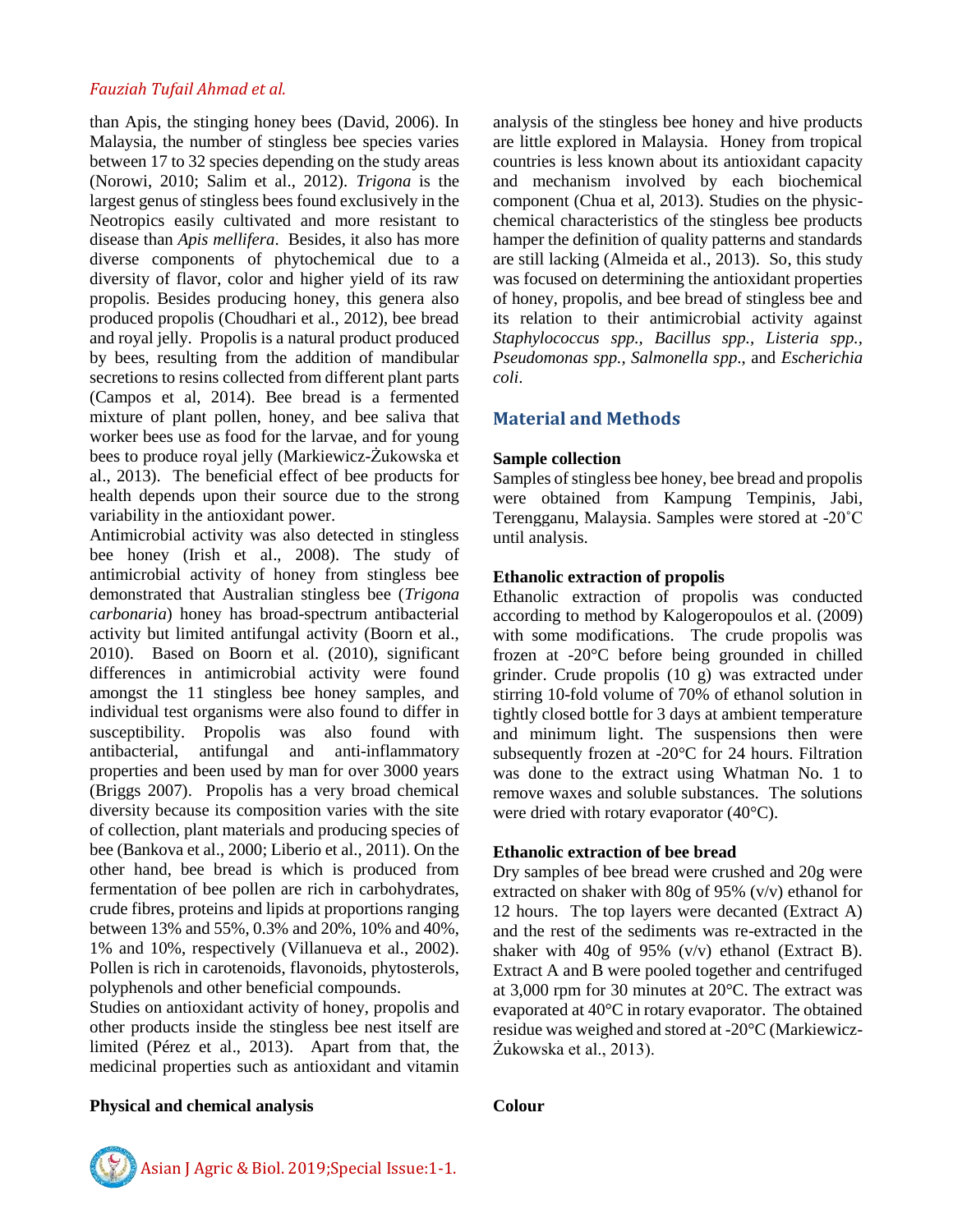A colorimeter (Konica Minolta Calorimeter) was used to measure the color. Results was expressed in L\* (lightness),  $a^*$  (redness), and  $b^*$  (yellowness). Instrumental color determination was made on three measurements in different areas of the surface of the bread. In this color system,  $L^*$  represents lightness  $(L^* = 0$  is black and  $L^* = 100$  is white) and  $a^*$  and  $b^*$ are the color coordinates representing chromaticity:  $+a^*$  is red and  $-a^*$  is green;  $+b^*$  is yellow and  $-b^*$  is blue.

#### **pH value**

pH of samples was determined by dissolving 10 g of samples in 75 ml of distilled water and measured with a pH meter (Hach Company, Loveland, CO, USA). This was repeated on three separate occasions and the mean and standard deviation were determined (Boorn et al., 2010).

#### **Moisture content**

Moisture content was determined by drying 10 g samples in oven-drying for overnight (105˚C) until the weight constant. Percentage of moisture content was calculated (Tee et al., 1996) using the following equation:

% Dry content = Weight of dried sample  $\times 100$ Weight of sample % Moisture content = 100 - % dry content

#### **Ash content**

Ash content of sample was determined by incinerating 10 g sample in muffle furnace (550˚C) and cooled in desiccator. The percentage of ash was calculated (Tee et al., 1996) based on the equation below:

The distribution of *V. parahaemolyticus* in the peeled blood cockles from five different supermarkets shown in Table 1.

$$
\% \text{ Ash} = \frac{\text{Ash weight}}{\text{Sample weight}} \times 100
$$

#### **Protein content**

Samples (1 g) were digested in digestion unit for 30 min. The digester was then distilled in distillation unit. Finally, it was titrated with 0.1N hydrochloric acid, HCl until the light green solution turned to blue or grey. Value of crude protein is calculated (AOAC, 2000), by using this formula:

$$
\% N = (T-B) \times N \times 14.0 \times 100
$$
  
Weight of sample

 $T =$  Volume of sample titration  $B =$  Volume of blank titration  $N =$  Normality of HC: % Protein  $=$  % N x F  $F =$ Protein factor; 6.25

#### **Vitamin C**

Vitamin C was determined using spectrophotometric method. The fresh sample was homogenized with pestle using metaphosphoric acid (5% metaphosphoric acid in 10% acetic acid solution in water). The sample was filtered and treated with 85 % sulphuric acid solution and 2,4-dinitrophenylhydrazine and incubated at 60 minutes in water bath and be read at 520 nm in spectrophotometer (AOAC, 1998).

#### **Reducing sugar**

Dinitrosalicylic (DNS) acid reagent was made by dissolving 1 g of 3, 5-DNS acid and 30 g of sodium potassium tartrate tetrahydrate in 50 ml of distilled water. 20 ml volume of 2 N NaOH is then added slowly and the total volume made up to 100 ml with distilled water. Each sample was diluted 1 in 1000 in distilled water to a reducing sugar concentration of 0.2–1 mg ml−1. 1.5 ml volume of DNS reagent is added to 0.5 ml of diluted sample and incubated in a heating block at 110°C for 5 min. Sample was left cool immediately in iced water and optical densities are measured at 540 nm (Boorn et al, 2010).

#### **Cultivation of biological materials**

Three species of gram negative bacteria including Escherichia coli ATTC 11775 (*E.coli*), *Salmonella enterica* ATTC 14028 and *Pseudomonas aeruginosa* ATTC 10145 (*P. aeruginosa*) together with three species of gram positive including *Staphylococcus aureus* ATTC 33862, 25923 (*S. aureus*), *Listeria monocytogenes* (*L. monocytogenes*) and *Bacillus cereus* (*B. cereus*) were cultivated on nutrient agar.

#### **Antimicrobial analysis**

The pure colony bacteria that were sub-cultured in nutrient agar were inoculated into saline water and the concentration was compared with 0.5 McFarland standard. Bacteria were applied on the agar by using swab cotton. Holes were made in the media by using sterile tips and loop (Sommeijer et al., 1995). The plates were incubated aerobically at 37˚C for 24 hours.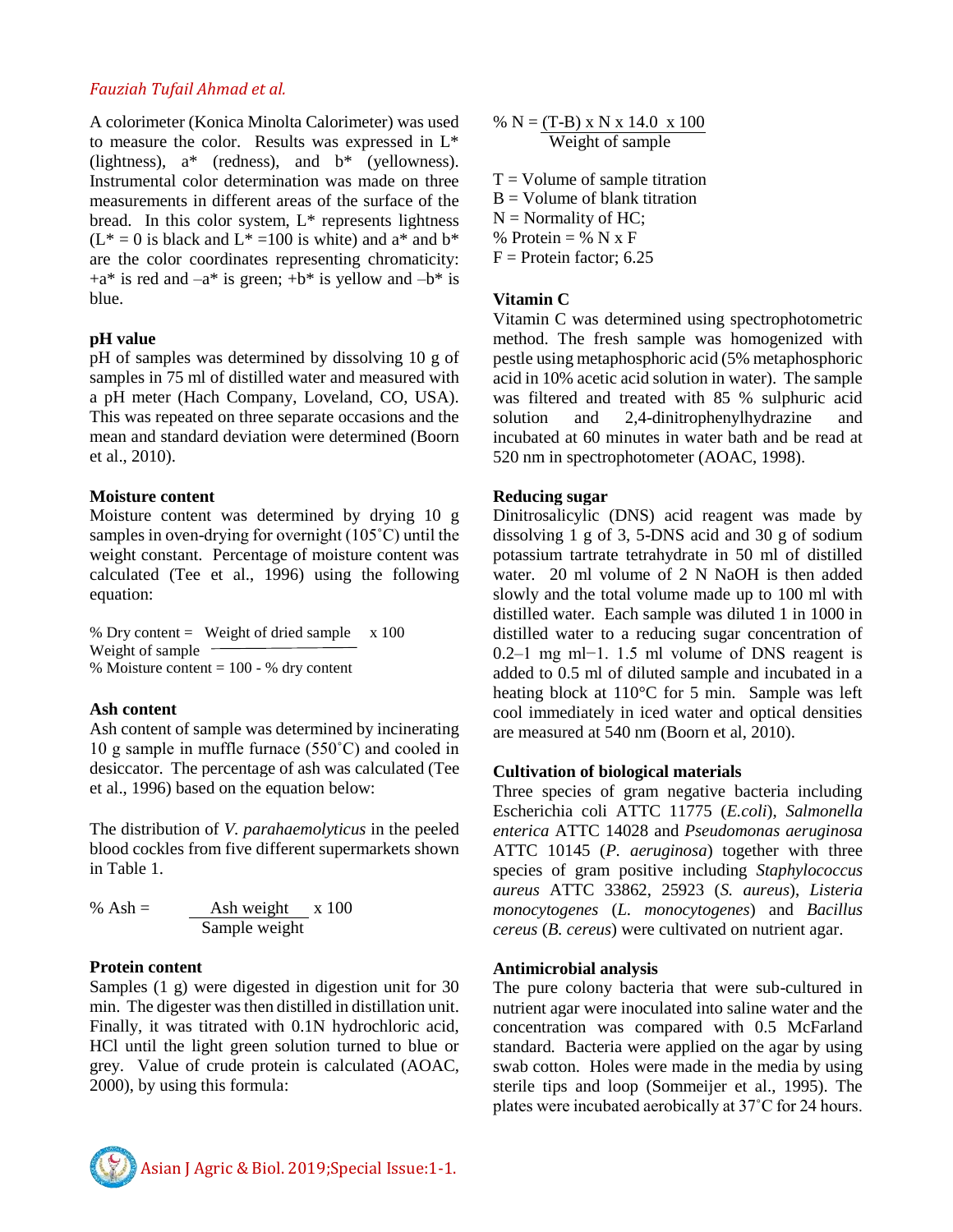The antimicrobial properties were determined based on the inhibition.

#### **Total phenolic content**

Samples (5 g) was diluted to 50 ml distilled water and filtered through Whatman No. 1 paper. Then, 0.5 ml of the solution was mixed with 2.5ml of 0.2N Folin-Ciocalteu reagent for 5 min and added with 2 ml of 75g/l sodium carbonate. The mixture was incubated at room temperature for 2 hours. The absorbance was measured at 760 nm (Meda et al., 2005) with spectrophotometer (Merck Milipore, United States) and gallic acid was used as the standard. Result was expressed as a gallic acid equivalent (GAE/g dry weight basis).

#### **2,2-diphenyl-2 picrylhydazy (DPPH) method**

Total of 1.5ml of DPPH solution (0.1mm, in 95% ethanol) was incubated with concentration of the sample extract (0.75-5.0 mg). Mixtures was shaken and incubated for 20 minutes at room temperature. Absorbance was measured at 517 nm (Aris et al., 2009).

Scavenging effect  $(\%) = (Absorbane\ of\ sample\ at\ 517\ nm)$ (Absorbance of control at 517 nm) x 100

**Ferric reducing antioxidant power (FRAP) method** FRAP reagent was prepared by mixing 2.5ml of 10mM TPTZ solution in 40mM HCL, 2.5 ml of 20mM FeCl3, and 25 ml of 0.3 M acetate buffer at pH 3.6. The FRAP reagent was prepared daily and warmed before used. Sample (1 g) was well dissolved in 10 ml of n-hexane-acetone mixture (6:4). The sample solution was filtered through Whatman No. 4 paper. Aliquot of 200 µL of samples was mixed with 1.8ml of FRAP reagent and the absorbance was measured at 593 nm after incubation for 10 minutes (Chua et al., 2013).

#### **Statistical analysis**

All the obtained data was analyzed with one-way analysis of variance (ANOVA) using Minitab software to see the interaction between the samples the properties ( $p < 0.05$ ).

# **Results and Discussion**

#### **Physical and chemical properties of honey, propolis and bee bread**

Table 1 shows the physical and chemical properties of honey, propolis and bee bread which are pH value, moisture content, color, ash content, protein content, reducing sugar and also the amount of vitamin C.

#### **pH value**

pH value is the measurement of acidity or alkalinity of a solution which also acting as a physico-chemical parameter that associated with the microbial development in any food. Table 2 showed all samples were in acidic range which indicated their stability towards microbial spoilage (Tobor‐Kapłon et al., 2005). The acidic condition of all samples may result from the fermentation that occurs in the beehive (Menezes et al, 2012). However, pH value was found highest in propolis extract  $(p<0.05)$  which indicated the less acidic condition compared to other two samples. The possible reason may be related to the moisture content of the propolis which was the lowest (Table 2). Moisture content is one of the important factors that accelerate the fermentation process by bacteria and reduce the pH (Singh and Singh, 2018).

#### **Moisture content**

For moisture content, honey and bee bread was recorded as highest in Table 1 with 32.04±0.17%  $(p<0.05)$ . Honey of stingless bee species has very high in moisture and fluidity compared to *Apis mellifera* honey due to the high hygroscopic characteristic of *Meliponinae* honey. This high hygroscopic behaviour is preserved even when the environment of the hive has low humidity and as mentioned above, higher in moisture content is one of the factors that enhancing the fermentation process to occur which can contribute to the lower pH in honey. Propolis was found having the lowest moisture content which was 10.16±0.31% as water is not its major component. Propolis majorly made from primary resins and vegetable balsams (50%), waxes (30%), essential oils (10%), and pollen (5%) (Pasupuleti et al., 2017).

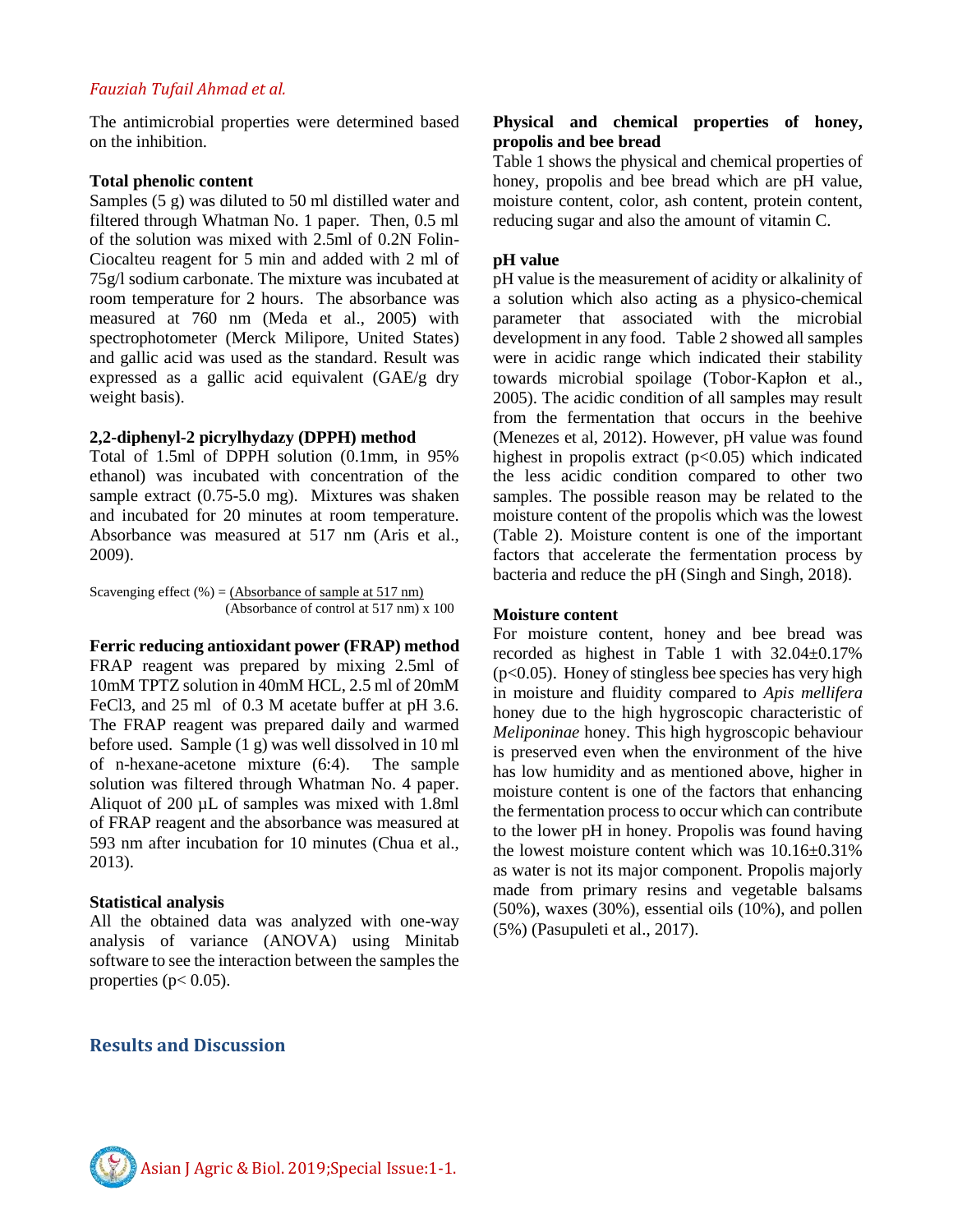#### **Colour analysis**

L\* represents the lightness of color which by mean the higher the L\* value, the brighter the color of the samples. According to Table 1, honey had brighter colour compared to propolis and bee bread. Generally, dark colored honey has more minerals than light colored honey as proven during previous study whereas darker honeys may have four to six times more minerals than light colored honeys, especially manganese, potassium, sodium and iron (Nascimento et al., 2015). The similar theories can also be applied to the propolis (Table 1). It varies from dark-brown to reddish-brown, with a greenish tone (Ramos and Miranda, 2007) which may represent the higher flavonoid content (Woo, 2004)

Meanwhile, a\* was its position between red and green (or redness). The green components (negative  $a^*$ values) were present in the honey samples  $(p<0.05)$ . The color of honey might be contributed by pigments such as chlorophylls, carotenoids, flavonoids and derivatives of tannins and polyphenols (A-Rahaman, 2013).  $b^*$  its position between yellow and blue (or yellowness) (Ghaitaranpour et al., 2013). Table 1 clearly showed that the yellowness of bee bread  $(b^*)$ is highest compared to other samples is probably due to the pollen colour. According to Gilliam (1979), bee bread or also known as fermented bee pollen are biochemically similar to the origin pollen but with higher nutrients due to the fermentation. However, the yellow colour may also represent the carotenoid content. Carotenoid has positive relation with yellow colour and also considered as yellow plant pigment (Liu et al. 2015). This is supported with study by Barene et al. (2015) which found  $6.7 - 9.3$  mg/100g of carotenoids in yellow colour of bee bread derived from Latvia.

# **Ash**

Ash content represent the total amount of mineral in food (Ooi et al. 2012) which clearly shown highest in bee bread (p<0.05; Table 1). The high mineral content may results from the fermentation process of bee bread in the hive. Fermentation of bee bread produced high digestible minerals, amino acids, fats and sugars (Kieliszek et al. 2017). These important nutrients make the bee bread become the ready-to-eat food for the young bees (Urcan et al. 2018).

# **Protein**

Bee bread contained the highest content of protein which was  $13.83\pm1.01\%$  among the samples (p<0.05)



Asian J Agric & Biol. 2019;Special Issue:1-1.

which may consist of 4-10% of essential amino acids such as methionine, lysine, threonine, histidine, leucine, isoleucine, valine, phenylalanine, and tryptophan (Komosinska-Vassev et al., 2015). Bee bread was a part of the pollen which supplies the remaining dietary requirements such as protein, lipids, vitamins, and minerals (DeGrandi-Hoffman et al., 2013). Markiewicz-Żukowska (2013) also reported that bee bread is the main source of proteins with essential amino acids, fats, minerals, vitamins, and flavonoids especially to the young bees.

|                                |  | Table-1: Physical and chemical properties of |  |
|--------------------------------|--|----------------------------------------------|--|
| honey, propolis and bee bread. |  |                                              |  |

| <b>Properties</b>                   |                | <b>Sample</b>                 |                               |                               |  |  |
|-------------------------------------|----------------|-------------------------------|-------------------------------|-------------------------------|--|--|
|                                     |                | <b>Honey</b>                  | <b>Propolis</b>               | <b>Bee bread</b>              |  |  |
| pН                                  |                | $3.03 \pm 0.01$ <sup>c</sup>  | $5.67 \pm 0.05^{\text{a}}$    | $4.64 \pm 0.04^b$             |  |  |
| Moisture<br>content<br>$(\%)$       |                | $32.04 \pm 0.17$ <sup>a</sup> | $10.16 \pm 0.31$ <sup>c</sup> | $30.61 \pm 0.33^b$            |  |  |
| Color                               | $L^*$          | $84.510^a$                    | $50.363^{\circ}$              | 63.943 <sup>b</sup>           |  |  |
|                                     | $a^*$          | $-4.043b$                     | $1.287$ <sup>a</sup>          | $-8.480^{\circ}$              |  |  |
|                                     | $\mathbf{b}^*$ | $10.930^{\circ}$              | 31.503 <sup>b</sup>           | $38.063^{\rm a}$              |  |  |
| Ash<br>content<br>$\frac{9}{6}$     |                | $0.30 \pm 0.06$ <sup>c</sup>  | $3.58 \pm 0.95^b$             | $10.51 \pm 0.27$ <sup>a</sup> |  |  |
| <b>Protein</b><br>content<br>$(\%)$ |                | $0.35 \pm 0.09$ <sup>c</sup>  | $3.240 \pm 0.23^b$            | $13.83 \pm 1.01^a$            |  |  |
| Reducing<br>sugar $(\% )$           |                | $28.24 \pm 0.24$ <sup>a</sup> | $16.63 \pm 0.33^b$            | $15.80 \pm 0.37$ <sup>c</sup> |  |  |
| Vitamin C<br>(mg/100g)              |                | $84.5^{\circ}$                | 169.0 <sup>b</sup>            | $422.5^{\circ}$               |  |  |

Note: Different letter indicates significant different  $(p<0.05)$  between column.

#### **Reducing sugar**

Based on the table 2, the reducing sugar content was found highest in honey samples with the mean value of  $28.24 \pm 0.24$  m of absorbance ( $p < 0.05$ ) which normally lower than European bee honey (Amin et al., 2018). The higher amount of reducing sugars in honey compared to other samples is because sugar is the major compound in honey compared to bee bread and propolis (Amin et al., 2018). The reducing sugars in honey probably consist of glucose, fructose and sucrose but no maltose (Amin et al., 2018) while bee bread consist only fructose and glucose (Komosinska-Vassev et al., 2015).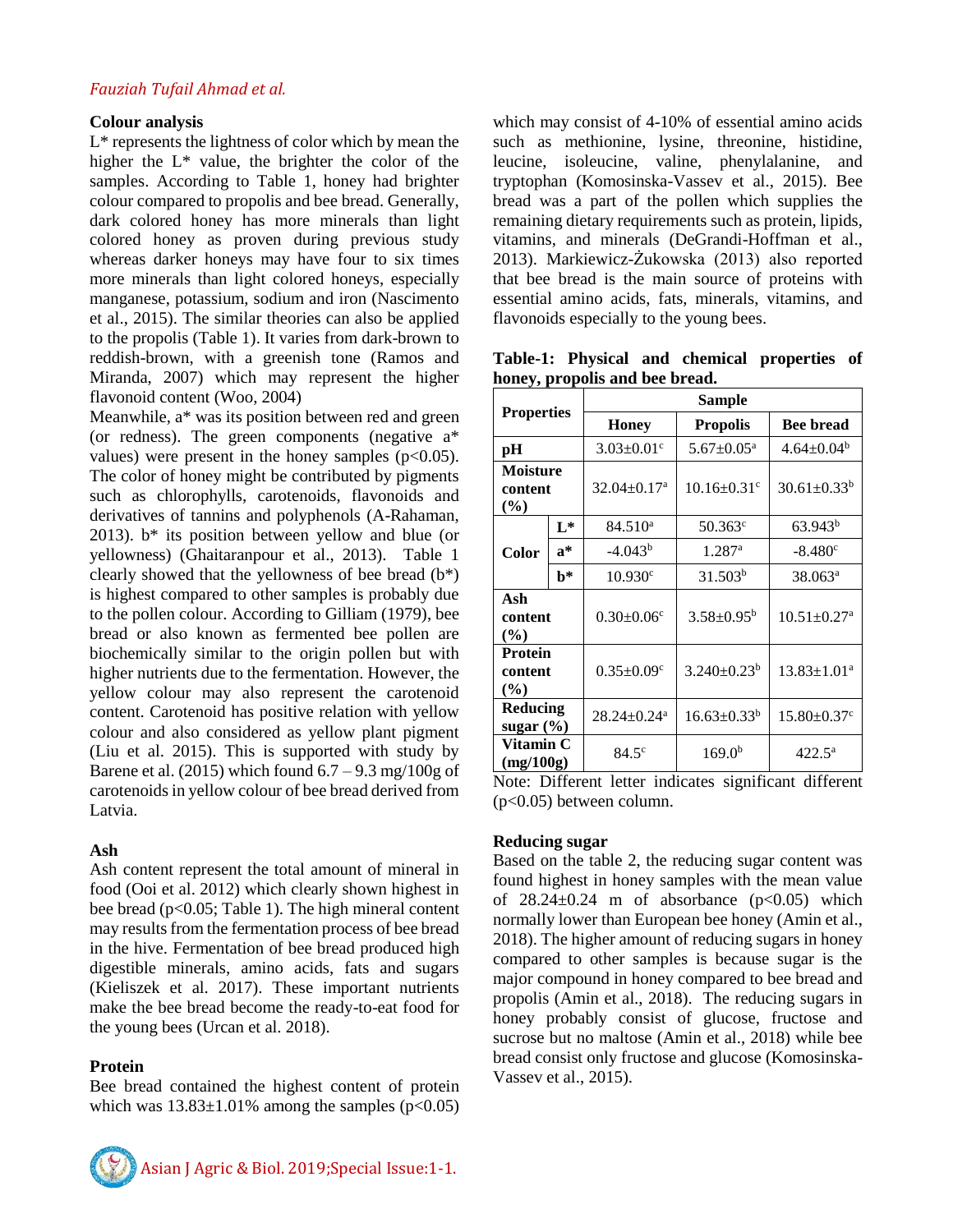#### **Vitamin C**

Table 1 showed the extremely highest of vitamin C in bee bread (p < 0.05) with the value of  $422.5 \pm 0$ mg/100g. Bee bread is a combination of honey, pollen and bee secretion (Bakour et al. 2017). Honey has its own vitamin C and pollen was also reported with variety of vitamins includes vitamin C (Herbert et al. 1985). In addition to that, Herbert et al. (1985) also reported that bee can synthesize vitamins in their gut from symbiotic organism. The combination of these elements then was fermented in the hive to produce other nutrients and also vitamins. Thus, these complete processes make the bee bread rich with beneficial nutrients such as vitamin C.

# **Antioxidant properties of honey, propolis and bee bread**

Antioxidant properties which consist of total phenolic content (TPC), free radical diphenylpicrylhydrazyl (DPPH) and ferric reducing antioxidant power (FRAP) assay was dominated by propolis (Table 2). Propolis has similar phenolic content with honey (p>0.05) and highest in both DPPH and FRAP assay (p<0.05). [Table 2]

**Table-2: Antioxidant properties of honey, propolis and bee bread.**

| Antioxidant                  | <b>Sample</b>                |                              |                              |  |  |
|------------------------------|------------------------------|------------------------------|------------------------------|--|--|
| properties                   | <b>Honey</b>                 | <b>Propolis</b>              | <b>Bee bread</b>             |  |  |
| TPC (mg<br>GAE/100g          | $5.86 \pm 0.01$ <sup>a</sup> | $5.47 \pm 0.26$ <sup>a</sup> | $2.23 \pm 0.24$ <sup>b</sup> |  |  |
| DPPH $(\% )$                 | $57.60 \pm 1.20^b$           | $88.8 \pm 0.43$ <sup>a</sup> | 59.38±0.64 <sup>b</sup>      |  |  |
| <b>FRAP</b><br>$(\mu mol/g)$ | $27.18 + 4.41b$              | 38.88±0.81ª                  | $15.18 \pm 0.06$ c           |  |  |

Note: Each value is presented as mean  $\pm$  standard deviation (n=3). Different letter indicates significant different (p<0.05) between column.

Propolis was reported higher with complex phenolic compound such as caffeic acid phenethyl ester and prenylflavanone group which are responsible for its activities (Kongkiatpaiboon et al., 2015). This also answers the reason of higher antioxidant activity in propolis. The antioxidant activity in propolis may possess antitumour and antihepatotoxic activities (Schmidt et al., 2014). The dark colour of propolis obtained in this study (Table 1) also can be used as an indicator to the high antioxidant properties in propolis (Woo 2004; Marshall et al., 2014). In this study, honey also contained high antioxidant properties. The DPPH scavenging activity is still in the range (23.81% to 100%). Honey samples contain abundant free radical scavengers, that able to reduce the imbalance between free radical production and antioxidant level (Chua et al., 2013).

Bee bread was found with lowest TPC  $(p<0.05)$  but high in DPPH activity (Table 1). This is contrary with Ghasemzadeh et al. (2010) who mentioned the antioxidant activity is found linearly proportional with phenolic contents. However, the presence of constituents other than the phenolic compounds such as vitamin C, E and carotenoids may influence the total antioxidant activity (Al-Mamary et al., 2002).

# **Antimicrobial activity**

Table 3 shows the diameter of inhibition zone produced by honey, propolis and bee bread of stingless bee for six food pathogens. Interestingly, different types of bee products showed different respond against 5 different class of bacteria (p<0.05) except for *P. aeruginosa* where all the 3 bee products gave the similar high inhibition activity (p>0.05). Gram positive bacteria which has thicker peptidoglycan is normally resistance to any antimicrobial agent, but in this study, all gram-positive bacteria were inhibited especially by honey and propolis. [Table 3]

**Table-3: Diameter of inhibition zone produced by honey, propolis and bee bread of stingless bee for different bacterial strains using agar well diffusion assays.**

|                  | Zone of inhibition for different microorganisms (mm) |                                 |                                 |                        |                                 |                                 |  |
|------------------|------------------------------------------------------|---------------------------------|---------------------------------|------------------------|---------------------------------|---------------------------------|--|
| <b>Sample</b>    |                                                      | Gram positive bacteria          |                                 | Gram negative bacteria |                                 |                                 |  |
|                  | L.monocytogenes                                      | S. aureus                       | <b>B.</b> cereus                | E.coli                 | <b>Salmonella</b>               | P. aeruginosa                   |  |
| Honey            | $164.44 + 24.55$ <sup>c</sup>                        | $194.44 \pm 21.86^a$            | $147.78 \pm 14.60^b$            | $144.44 + 25.55^a$     | $123.33 \pm 12.25^{\mathrm{b}}$ | $158.89 \pm 32.57$ <sup>a</sup> |  |
| <b>Propolis</b>  | $195.56 \pm 17.40^b$                                 | $163.89 \pm 22.88$ <sup>b</sup> | $205.56 \pm 13.33$ <sup>a</sup> | $000.00+00.00b$        | $000.00 \pm 00.00$ <sup>c</sup> | $140.00 \pm 11.18$ <sup>a</sup> |  |
| <b>Bee bread</b> | $284.44 + 20.68$ <sup>a</sup>                        | $000.00 \pm 00.00$ <sup>c</sup> | $000.00 \pm 00.00$ <sup>c</sup> | $000.00\pm00.00^b$     | $312.22 \pm 15.63^a$            | $134.44 \pm 13.33$ <sup>a</sup> |  |

Note: Each value is presented as mean  $\pm$  standard deviation (n=3). Different letter indicates significant different  $(p<0.05)$  between row.

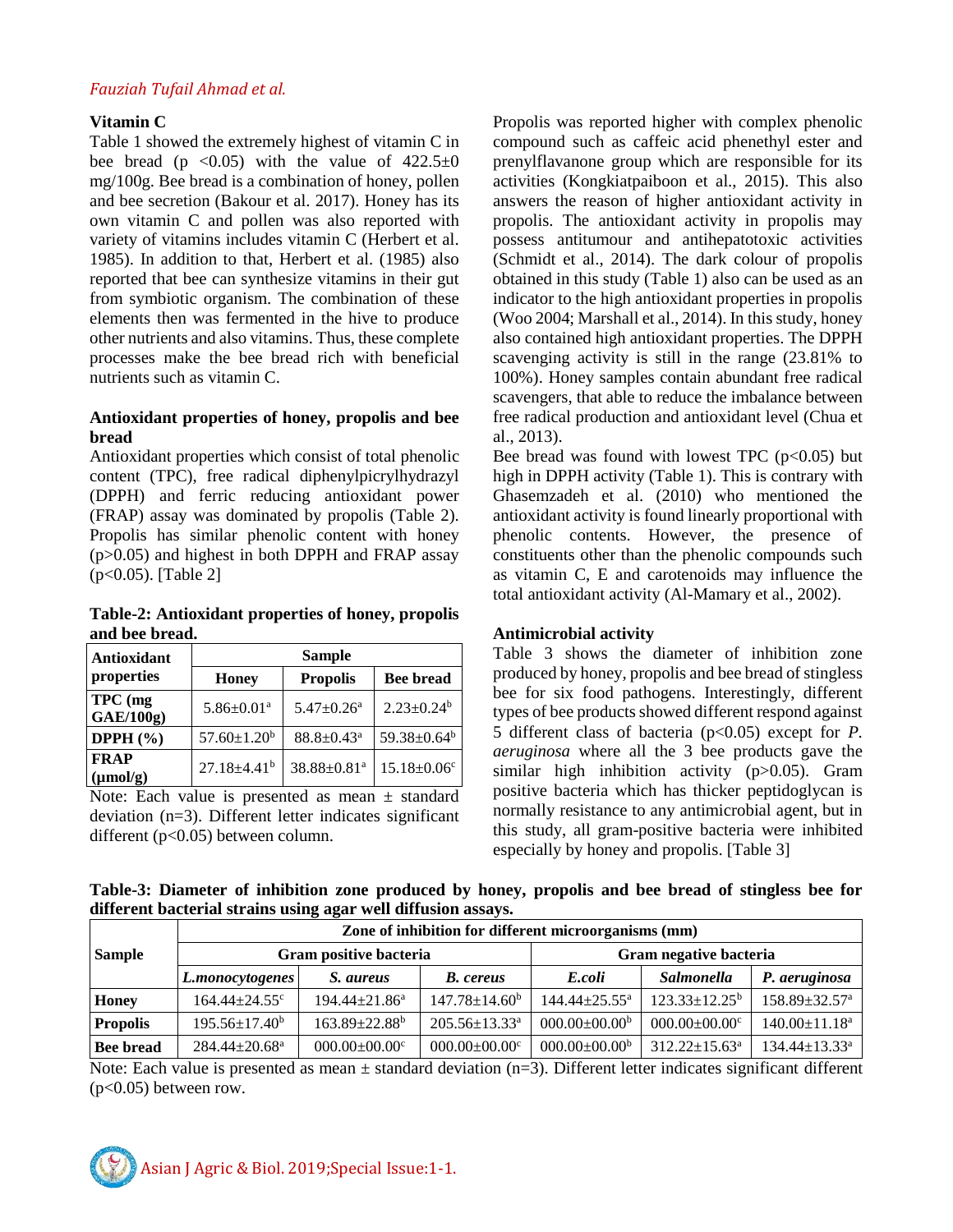Honey has the capability to inhibit all of the tested pathogens while propolis has the antimicrobial properties against all pathogens except *E. coli* and *Salmonella* (Table 3). In previous study (Campos et al. 2014), propolis was also found to inhibit gram positive bacteria such as *S. aureus* but not gram negative (*E. coli*). Surprisingly, although bee bread only inhibited half of the tested pathogens but it has the highest activity  $(p<0.05)$ .

Stingless bee honey also was reported to have higher antimicrobial activity compared to honey bee honey (Ewnetu at al., 2013). The highest antimicrobial activity of stingless bee honey may relate with its low pH which unfavourable for most bacteria. Different with propolis which has higher pH value (Table 1), the antimicrobial activity was probably contributed by the antioxidant compounds in propolis (Table 2). The secondary bioactive compounds such as phenolic was reported by a lot of studies to have high antimicrobial activity (Bahri-Sahloul et al., 2014; Puupponen-Pimiä et al., 2001).

Abouda et al. (2011) also found the higher antimicrobial activity of bee bread against gram positive compared to the gram-negative bacteria which contrary with this current study. The different result is probably due to the lower pH of the bee bread derived from stingless bee which stressful for most gram-negative bacteria. Shenoy et al. (2012) mentioned that high sugar concentration, low pH, proteinaceous compounds, and other components in honey may all assist in antimicrobial activity.

# **Conclusion**

In conclusion, honey, propolis and bee bread showed different antioxidant and antimicrobial properties  $(p<0.05)$ . The difference was probably related with the different physico-chemical characteristic of every product. Thus, this study is another new approach to show that different product of stingless bee showed different beneficial properties.

# **Acknowledgement**

The authors would like to acknowledge the facilities and support by School of Food Science and Technology, Universiti Malaysia Terengganu. Authors also would like to thank the supplier of samples from Kg. Tempinis, Jabi for their unwavering cooperation.

# **Contribution of Authors**

Ahmad FT: Conceived idea, data interpretation and manuscript writing

Lani MN: Co-supervising the research in microbiological part

Nazari SA: Data collection and manuscript writing

Hajar NHM: Data collection and manuscript writing Hassan KNAM: Statistical analysis

Razak SBA: Assisted in selection of research area and sample collection

Hassan Z: Data interpretation and manuscript approval

**Disclaimer:** None.

**Conflict of Interest:** None.

**Source of Funding:** This research project was supported by Faculty of Fisheries and Food Science, Universiti Malaysia Terengganu, Malaysia

# **References**

- A-Rahaman, NL, Chua LS, Sarmidi MR and Aziz R, 2013. Physicochemical and radical scavenging activities of honey samples from Malaysia. Agric. Sci. 4: 46-51.
- Abouda Z, Zerdani I, Kalalou I, Faid M and Ahami, MT, 2011. The antibacterial activity of Moroccan bee bread and bee-pollen (fresh and dried) against pathogenic bacteria. Res. J. Microbiol. 6(4) 376- 384.
- Al-Mamary M, Al-Meeri A and Al-Habori M. 2002. Antioxidant activities and total phenolics of different types of honey. Nutr. Res. 22(9): 1041- 1047.
- Almeida MLB, Stramm KM, Horita A, Barth OM, Silva de Freitas A and Estevinho LM, 2013. Comparative study of the physicochemical and palynological characteristics of honey from *Melipona subnitida* and *Apis mellifera*. Int. J. Food Sci. Tech. 48: 1698-1706.
- AOAC, 1998. Association of Official Analytical Chemists (AOAC) Official methods of analysis of the association of analytical chemists (16th ed.) Association of Official Analytical Chemists, Washington, D.C., USA.
- AOAC, 2000. Official Methods of Analysis. (17th Ed), The Association of Official Analytical Chemists, Gaithersburg, MD, USA.
- Aris SRS, Mustafa S, Ahmat N, Jaafar FM and Ahmad R, 2009. Phenolic content and antioxidant

Asian J Agric & Biol. 2019;Special Issue:1-1.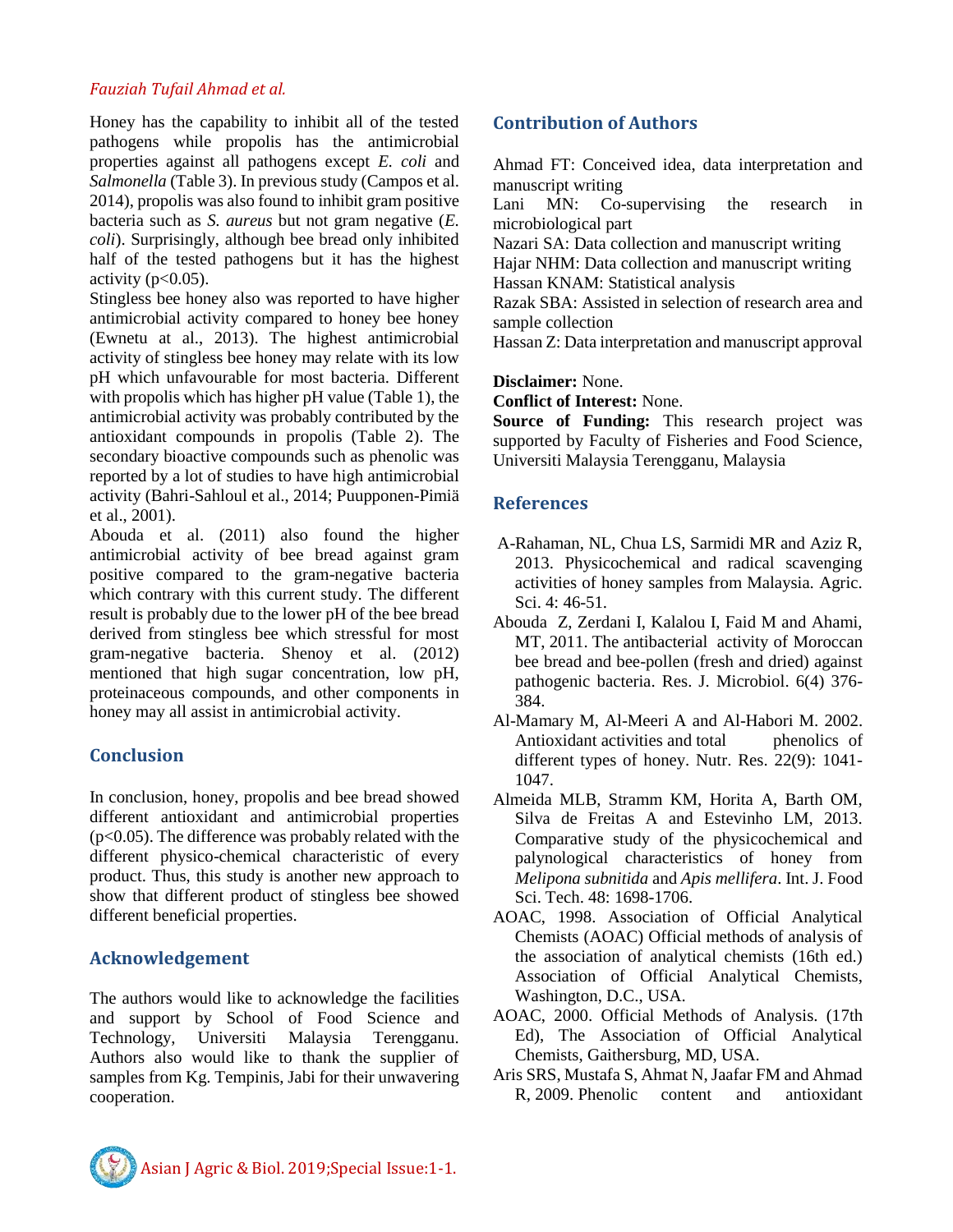activity of fruits of Ficus deltoidea var angustifolia sp. Malays. J. Anal. Sci. 13(2): 146-150.

- Amin FAZ, Sabri S and Mohammad SM, 2018. Therapeutic Properties of Stingless Bee Honey in Comparison with European Bee Honey. Adv. Pharmacol. Sci. 2018: 1- 12
- Bankova VS, de Castro SL and Marcucci MC, 2000. Propolis: recent advances in chemistry and plant origin. Apidologie. 31: 3–15.
- Briggs M, 2007. Type of Honey. *Honey and its many health benefits.* Leicester, England. p. 50.
- Boorn KL, Khor YY, Sweetman, E, Tan F, Heard TA and Hammer KA, 2010. Antimicrobial activity of honey from the stingless bee *Trigona carbonaria* determinedby agar diffusion, agar dilution, broth microdilution and time‐kill methodology. J. App. Microbiol. 108(5): 1534-1543.
- Bahri-Sahloul R, Fredj RB, Boughalleb N, Shriaa J, Saguem S, Hilbert J, Trotin F, Ammar S, Bouzid S and Harzallah-Skhiri F, 2014. Phenolic Composition and Antioxidant and Antimicrobial Activities of Extracts Obtained from *Crataegus azarolus* L. var. aronia (Willd.) Batt. Ovaries Calli. J. Bot. http://dx.doi.org/10.1155/2014/623651
- Bakour M, Al-Waili NS, El Menyiy N, Imtara H, Figuira AC, Al-Waili T and Lyoussi B, 2017. Antioxidant activity and protective effect of bee bread (honey and pollen) in aluminum-induced anemia, elevation of inflammatory makers and hepato-renal toxicity. J. Food Sci. Technol. 54: 4205–4212.
- Barene I, Daberte I and Siksna S, 2015. Investigation of bee bread and development of its dosage forms. Medicinos Teorija Ir Praktika. 21(1): 16–22
- Campos JF, dos Santos, UP, Macorini, LFB, de Melo, AMMF, Balestieri JBP, Paredes-Gamero EJ and dos Santos EL, 2014. Antimicrobial, antioxidant and cytotoxic activities of propolis from *Melipona orbignyi* (*Hymenoptera, Apidae*). Food Chem. Toxicol. 65: 374-380.
- Choudhari MK, Punekar SA, Ranade RV and Paknikar KM, 2012. Antimicrobial activity of stingless bee (*Trigona sp*.) propolis used in the folk medicine of Western Maharashtra, India. J. Ethnopharmacol. 141(1): 363-367.
- Chua LS, Rahaman NLA, Adnan NA and Eddie Tan TT, 2013. Antioxidant activity of three honey samples in relation with their biochemical components. J. Anal. Methods. Chem. 2013: 1-8.
- David WR, 2006. Stingless bee nesting biology. Apidologie. 37: 124-143.
- DeGrandi-Hoffman G, Eckholm BJ and Huang MH, 2013. A comparison of bee bread made by Africanized and European honey bees (*Apis mellifera*) and its effects on hemolymph protein titers. Apidologie. 44(1): 52-63.
- Ewnetu Y, Lemma W and Birhane N, 2013. Antibacterial effects of *Apis mellifera* and stingless bees honeys on susceptible and resistant strains of *Escherichia coli, Staphylococcus aureus* and *Klebsiella pneumoniae* in Gondar, Northwest Ethiopia. BMC Complem. Altern. Med. 13: 1-7.
- Ghaitaranpour A, Elahi M and Mohebbi M, 2013. Effect of storage at ambient temperature on quality of donut. Agric. Adv. 2(4): 139-145.
- Ghasemzadeh A, Jaafar HZ and Rahmat A, 2010. Antioxidant activities, total phenolics and flavonoids content in two varieties of Malaysia young ginger (*Zingiber officinale* Roscoe). Molecules. 15(6): 4324-4333.
- Gilliam M, 1979. Microbiology of pollen and bee bread: The yeasts. Apidologie. 10(1): 43–53.
- Heard TA, 1999. The role of stingless bees in crop pollination. Annu. Rev. Entomol. 44:183–206.
- Herbert EW, Vanderslice JT and Higgs DJ, 1985. Vitamin C enhancement of brood rearing by caged honeybees fed a chemically defined diet*.*  Arch. Insect Biochem. Physiol. 2(1): 29–37*.*
- Irish J, Carter DA, Blair SE and Heard TA, 2008. Antibacterial activity of honey from the Australian stingless bee *Trigona carbonaria*. Int. J. Antimicrob. Agent. 32: 89– 90.
- Kalogeropoulos N, Konteles SJ, Troullidou E, Mourtzinos I and Karathanos VT, 2009. Chemical composition, antioxidant activity and antimicrobial properties of propolis extracts from Greece and Cyprus. Food Chem. 116(2): 452-461.
- Kieliszek M, Piwowarek K, Kot AM, Błażejak S, Chlebowska-Śmigiel A and Wolska I, 2017. Pollen and bee bread as new health-oriented products: A review. Trends Food Sci. Tech. 71: 170–180.
- Komosinska-Vassev K, Olczyk, P, Kaźmierczak J, Mencner L and Olczyk K, 2015. Beepollen: chemical composition and therapeutic application. J. Evid. Based Complement. Altern. Med. 2015: 1- 6.
- Kongkiatpaiboon S, Vongsak B, Machana S, Weerakul T and Pattarapanich C, 2015. Simultaneous HPLC quantitative analysis of mangostin derivatives in *Tetragonula pagdeni* propolis extracts. J. King Saud Univ. Sci. 28 (2):

Asian J Agric & Biol. 2019;Special Issue:1-1.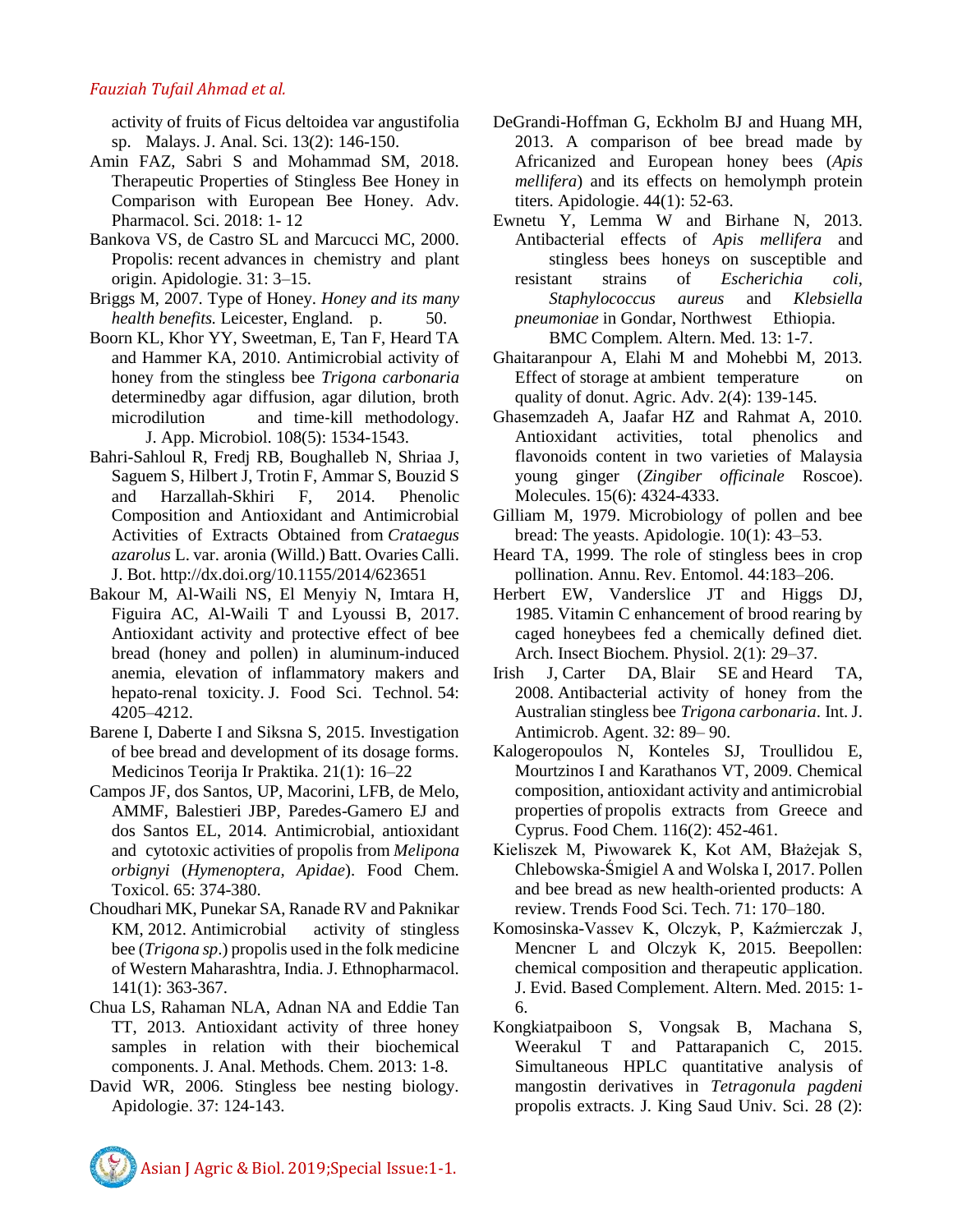131-135.

- Liberio SA, Pereira ALA, Dutra RP, Reis AS, Araújo MJAM, Mattar NS, Silva LA, Ribeiro MN, Nascimento FR, Guerra RN and Monteiro-Neto V, 2011. Antimicrobial activity against oral pathogens and immunomodulatory effects and toxicity of geopropolis produced by the stingless bee *Melipona fasciculate* Smith. BMC Complement. Altern. Med. 11: 1–10.
- Liu L, Shao Z, Zhang M and Wang Q, 2015. Regulation of carotenoid metabolism in tomato. Molecular Plant. 8(1): 28-39
- Markiewicz-Żukowska R, Naliwajko, SK, Bartosiuk E, Moskwa J, Isidorov V, Soroczyńska J and Borawska, MH, 2013. Chemical composition and antioxidant activity of beebread, and its influence on the glioblastoma cell line (U87MG). J. Api. Sci. 57(2): 147-157.
- Marshall SM, Schneider KR, Cisneros KV and Gu L, 2014. Determination of antioxidant capacities,  $\alpha$ -Dicarbonyls, and phenolic phytochemicals in florida varietal honeys using HPLC-DAD-ESI-MS n. J. Agri. Food Chem. 62(34): 8623–8631.
- Meda A, Lamien CE, Romito M, Millogo J and Nacoulma OG, 2005. Determination of the total phenolic, flavonoid and proline contents in Burkina Fasan honey, as well as their radical scavenging activity. Food Chem. 91(3): 571-577.
- Menezes C, Vollet Neto A and Imperatriz Fonseca VL, 2012. A method for harvesting unfermented pollen from stingless bees (*Hymenoptera, Apidae, Meliponini*). J. Api. Res. 51: 240-244.
- Nascimento ASD, Marchini LC, Carvalho CALD, Araujo DFD, Silveira TAD and Olinda RAD, 2015. Determining the levels of trace elements Cd, Cu, Pb and Zn in Honey of Stingless Bee (*Hymenoptera: Apidae*) using voltammetry. Food Nutr. Sci. 6(7): 591-596.
- Norowi MH, 2010. Conservation and sustainable utilization of stingless bees for pollination services in agricultural ecosystems in Malaysia. http://www.niaes.affrc.go.jp/sinfo/sympo/h22/110 9/paper\_04.pdf
- Ooi D, Iqbal S and Ismail M, 2012. Proximate Composition, Nutritional Attributes and Mineral Composition of *Peperomia pellucida* L. (Ketumpangan Air) Grown in Malaysia, Molecules. 17: 11139-11145
- Pasupuleti V, Sammugam L, Ramesh N and Gan S, 2017. Honey, propolis, and royal jelly: a comprehensive review of their biological actions

and health benefits. Oxidative Med. Cell Longev. 7:1–21.

- Pérez P, Elizabeth M, Suárez E, Peña Vera MJ, González AC and Vit Olivier P, 2013. Antioxidant activity of nest products of *Tetragonisca angustula* from Mérida, Venezuela. In Vit P & Roubik DW, eds. Stingless bees process honey and pollen in cerumen pots. Facultad de Farmacia y Bioanálisis, Universidad de Los Andes; Mérida, Venezuela. 1811: pp. 1-8.
- Puupponen-Pimiä R, Nohynek L, Meier C, Kähkönen M, Heinonen M, Hopia A and Oksman- Caldentey KM, 2001. Antimicrobial properties of phenolic compounds from berries**.** J. App. Microbiol. 90: 494-507
- Ramos AFN and Miranda JL, 2007. Propolis: a review of its anti-inflammatory and healing actions. J. Venom. Anim. Toxins. Incl. Trop. Dis. 13(4): 697- 710.
- Salim HMW, Dzulkiply AD, Harrison RD, Fletcher C, Kassim AR and Potts MD, 2012. Stingless bee (*Hymenoptera: Apidae: Meliponinae*) diversity in dipterocarp forest reserves in Peninsular Malaysia. The Raffles Bull. Zool. 60(1): 213-219.
- Schmidt EM, Stock D, Chada FJG, Finger D, Sawaya CHFA, Eberlin MN and Torres YR, 2014. A comparison between characterization and biological properties of Brazilian fresh and aged propolis. BioMed. Res. Int. 2014: 1-11
- Shenoy VP, Ballal M and Bairi I, 2012. Honey as an antimicrobial agent against *Pseudomonas aeruginosa* isolated from infected wounds. J. Glob. Infect. Dis. 4(2):102.
- Singh I and Singh S, 2018. Honey moisture reduction and its quality. [J. Food Sci. Tech. 5](https://link.springer.com/journal/13197)5 (10): 3861- 3871
- Sommeijer MJ, Beetsma J, Boot WJ, Roberts EJ and de Vries R, 1995. Perspectives for Honey
	- Production in the tropics. Proceedings symposium organized by the Netherlands Expertise Centre for Tropical Apicultural Research (NECTAR), Utrecht, Netherlands.
- Tee ES, Rajam K, Young SI, Khor SC and Zakiyah HO, 1996. Laboratory procedures in nutrient analysis of foods, Division of Human Nutrition, Institute for Medical Research, Kuala Lumpur, Malaysia.
- Tobor‐Kapłon A, Bloem J and Römkens PFAM, 2005. Functional stability of microbial communities in contaminated soils. Oikos. 111(1): 119-129
- Urcan AC, Criste AD, Dezmirean DS, Mărgăoan R,